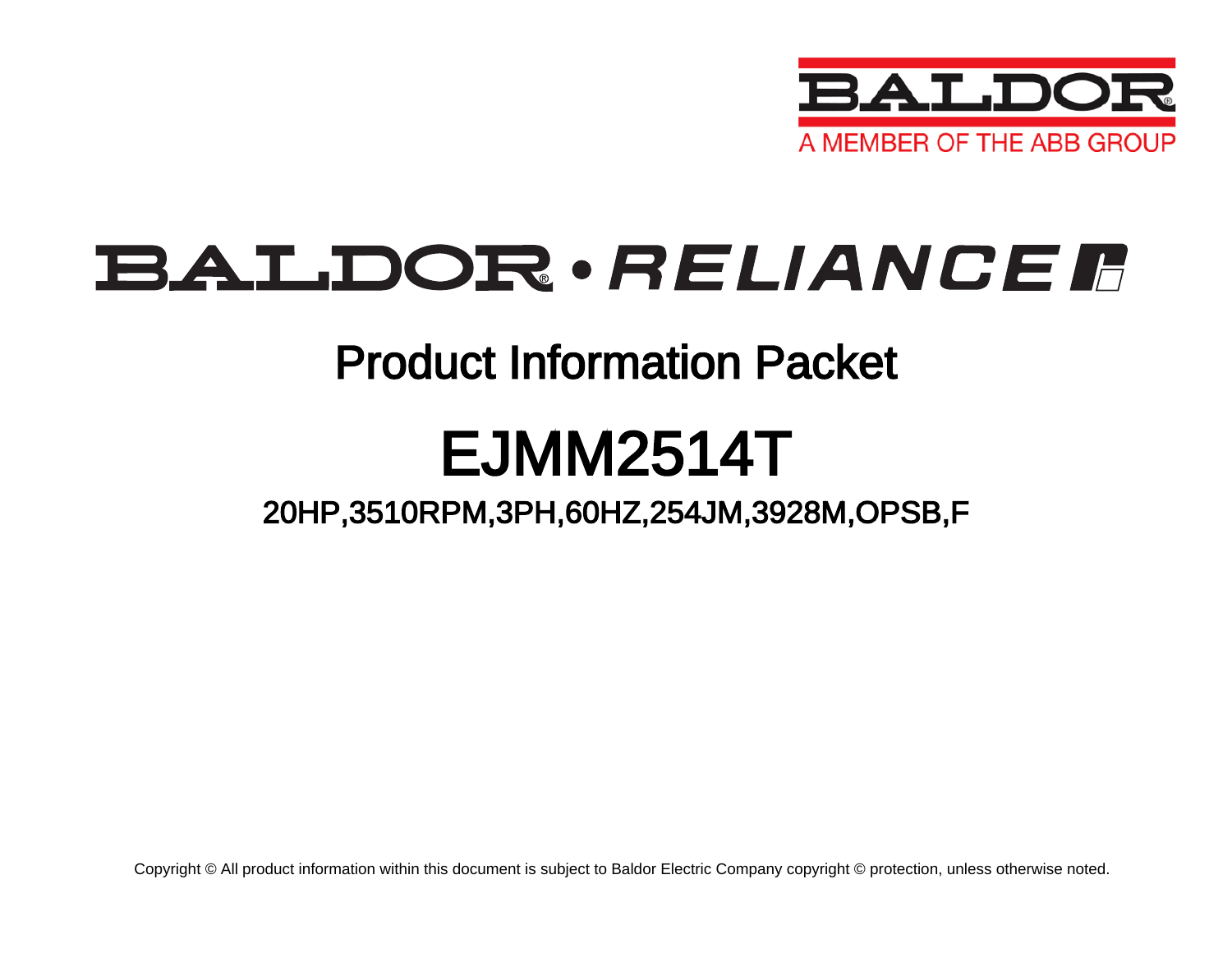#### BALDOR · RELIANCE F Product Information Packet: EJMM2514T - 20HP,3510RPM,3PH,60HZ,254JM,3928M,OPSB,F

| <b>Part Detail</b> |                             |                  |                |             |          |                      |            |  |  |
|--------------------|-----------------------------|------------------|----------------|-------------|----------|----------------------|------------|--|--|
| Revision:          | D                           | Status:          | PRD/A          | Change #:   |          | Proprietary:         | No         |  |  |
| Type:              | AC                          | Prod. Type:      | 3928M          | Elec. Spec: | 39WGX101 | CD Diagram:          | CD0180     |  |  |
| Enclosure:         | <b>OPSB</b>                 | Mfg Plant:       |                | Mech. Spec: | 39K62    | Layout:              | 39LYK062   |  |  |
| Frame:             | 254JM                       | Mounting:        | F <sub>1</sub> | Poles:      | 02       | <b>Created Date:</b> | 10-22-2010 |  |  |
| Base:              | <b>RG</b>                   | <b>Rotation:</b> | R              | Insulation: |          | Eff. Date:           | 11-21-2014 |  |  |
| Leads:             | 9#12<br><b>Replaced By:</b> |                  |                |             |          |                      |            |  |  |
| Literature:        |                             | Elec. Diagram:   |                |             |          |                      |            |  |  |

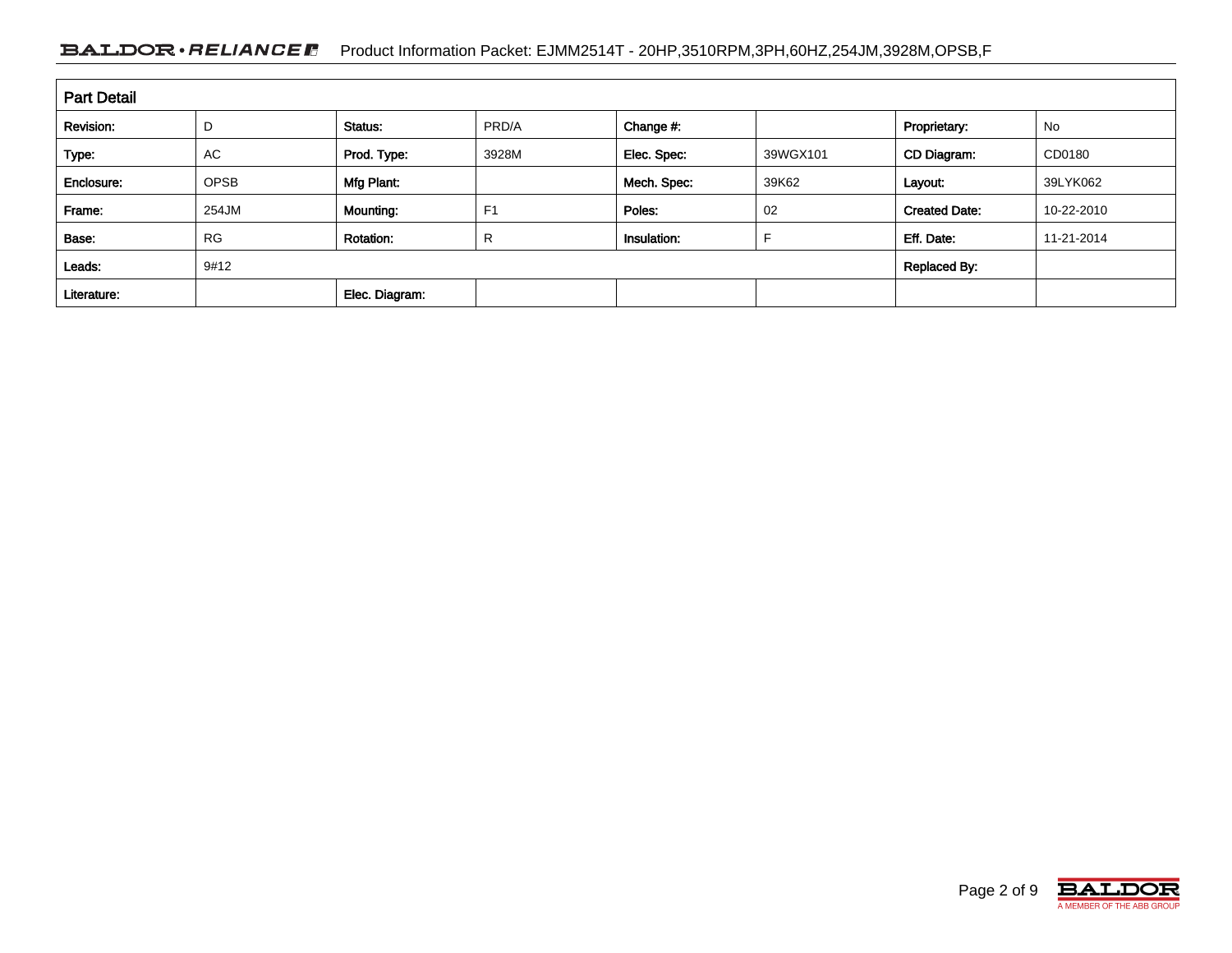#### BALDOR · RELIANCE F Product Information Packet: EJMM2514T - 20HP,3510RPM,3PH,60HZ,254JM,3928M,OPSB,F

| Nameplate NP1259L |                                         |                |      |            |   |    |             |  |  |
|-------------------|-----------------------------------------|----------------|------|------------|---|----|-------------|--|--|
| CAT.NO.           | EJMM2514T                               |                |      |            |   |    |             |  |  |
| SPEC.             | 39K062X101G1                            |                |      |            |   |    |             |  |  |
| HP                | 20                                      |                |      |            |   |    |             |  |  |
| <b>VOLTS</b>      | 230/460                                 |                |      |            |   |    |             |  |  |
| <b>AMP</b>        | 47/23.5                                 |                |      |            |   |    |             |  |  |
| <b>RPM</b>        | 3510                                    |                |      |            |   |    |             |  |  |
| <b>FRAME</b>      | HZ<br>PH<br>$\mathbf{3}$<br>254JM<br>60 |                |      |            |   |    |             |  |  |
| SER.F.            | 1.15                                    | CODE           | G    | <b>DES</b> | B | CL | $\mathsf F$ |  |  |
| NEMA-NOM-EFF      | 91                                      | PF             | 88   |            |   |    |             |  |  |
| <b>RATING</b>     | 40C AMB-CONT                            |                |      |            |   |    |             |  |  |
| cc                | 010A                                    | USABLE AT 208V | 51   |            |   |    |             |  |  |
| DE                | 6309                                    | <b>ODE</b>     | 6208 |            |   |    |             |  |  |
| <b>ENCL</b>       | OPSB                                    | SN             |      |            |   |    |             |  |  |
|                   |                                         |                |      |            |   |    |             |  |  |

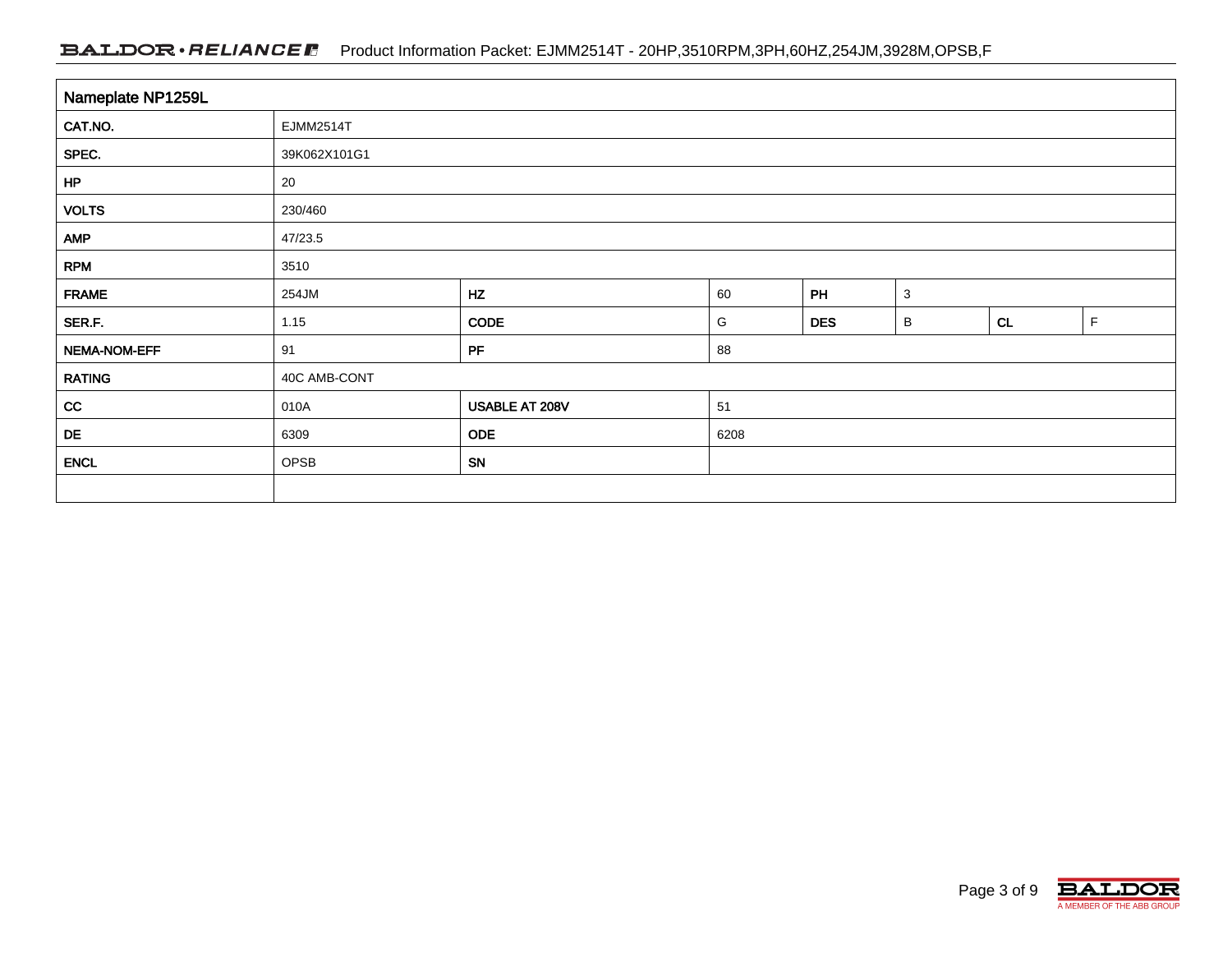| <b>Parts List</b> |                                          |          |  |  |  |  |
|-------------------|------------------------------------------|----------|--|--|--|--|
| Part Number       | Description                              | Quantity |  |  |  |  |
| SA205184          | SA 39K062X101G1                          | 1.000 EA |  |  |  |  |
| RA192426          | RA 39K062X101G1                          | 1.000 EA |  |  |  |  |
| S/P107-000-005    | SUPER-E PROC'S(254/6 FR.) ZK PLANT - POL | 1.000 EA |  |  |  |  |
| HA6361A01         | LIFTING LUG FOR 37, 39 & 40 FRAME ZINC   | 2.000 EA |  |  |  |  |
| HA6016            | ADAPTER, CAST CONDUIT BOX                | 1.000 EA |  |  |  |  |
| 09CB3002SP        | CB W/1.38 LEAD HOLE FOR 37, 39, 307 & 30 | 1.000 EA |  |  |  |  |
| 51XW2520A12       | .25-20 X .75, TAPTITE II, HEX WSHR SLTD  | 2.000 EA |  |  |  |  |
| HW1001A25         | LOCKWASHER 1/4, ZINC PLT .493 OD, .255 I | 2.000 EA |  |  |  |  |
| WD1000B17         | <b>T&amp;B CX35TN TERMINAL</b>           | 1.000 EA |  |  |  |  |
| 11XW1032G06       | 10-32 X .38, TAPTITE II, HEX WSHR SLTD U | 1.000 EA |  |  |  |  |
| 39EP3200A01SP     | FR/PU ENDPLATE, MACH                     | 1.000 EA |  |  |  |  |
| HA4051A00         | PLASTIC CAP FOR GREASE FITTING           | 1.000 EA |  |  |  |  |
| HA1101A01         | RODENT SCREEN, 39 MTR                    | 1.000 EA |  |  |  |  |
| 11XW1032G06       | 10-32 X .38, TAPTITE II, HEX WSHR SLTD U | 4.000 EA |  |  |  |  |
| HW5100A08         | W3118-035 WVY WSHR (WB)                  | 1.000 EA |  |  |  |  |
| 10XN2520K28       | 1/4-20 X 1.75" HX HD SCRWGRADE 5, ZINC P | 4.000 EA |  |  |  |  |
| HW1001A25         | LOCKWASHER 1/4, ZINC PLT .493 OD, .255 I | 4.000 EA |  |  |  |  |
| 39EP3400A02       | STD FACE MTD ENDPLATE 309 BRG W/BAFFLE & | 1.000 EA |  |  |  |  |
| HA4051A00         | PLASTIC CAP FOR GREASE FITTING           | 1.000 EA |  |  |  |  |
| HA1101A03         | RODENT SCREEN, 39 FACE MTD.E.P.          | 1.000 EA |  |  |  |  |
| 11XW1032G06       | 10-32 X .38, TAPTITE II, HEX WSHR SLTD U | 4.000 EA |  |  |  |  |
| HW4600B67         | FORSHEDA #V45A FACE SEAL                 | 1.000 EA |  |  |  |  |
| XY3816A12         | 3/8-16 FINISHED NUT                      | 8.000 EA |  |  |  |  |
| 09CB3501SP        | CONDUIT BOX LID FOR 09CB3001 & 09CB3002  | 1.000 EA |  |  |  |  |

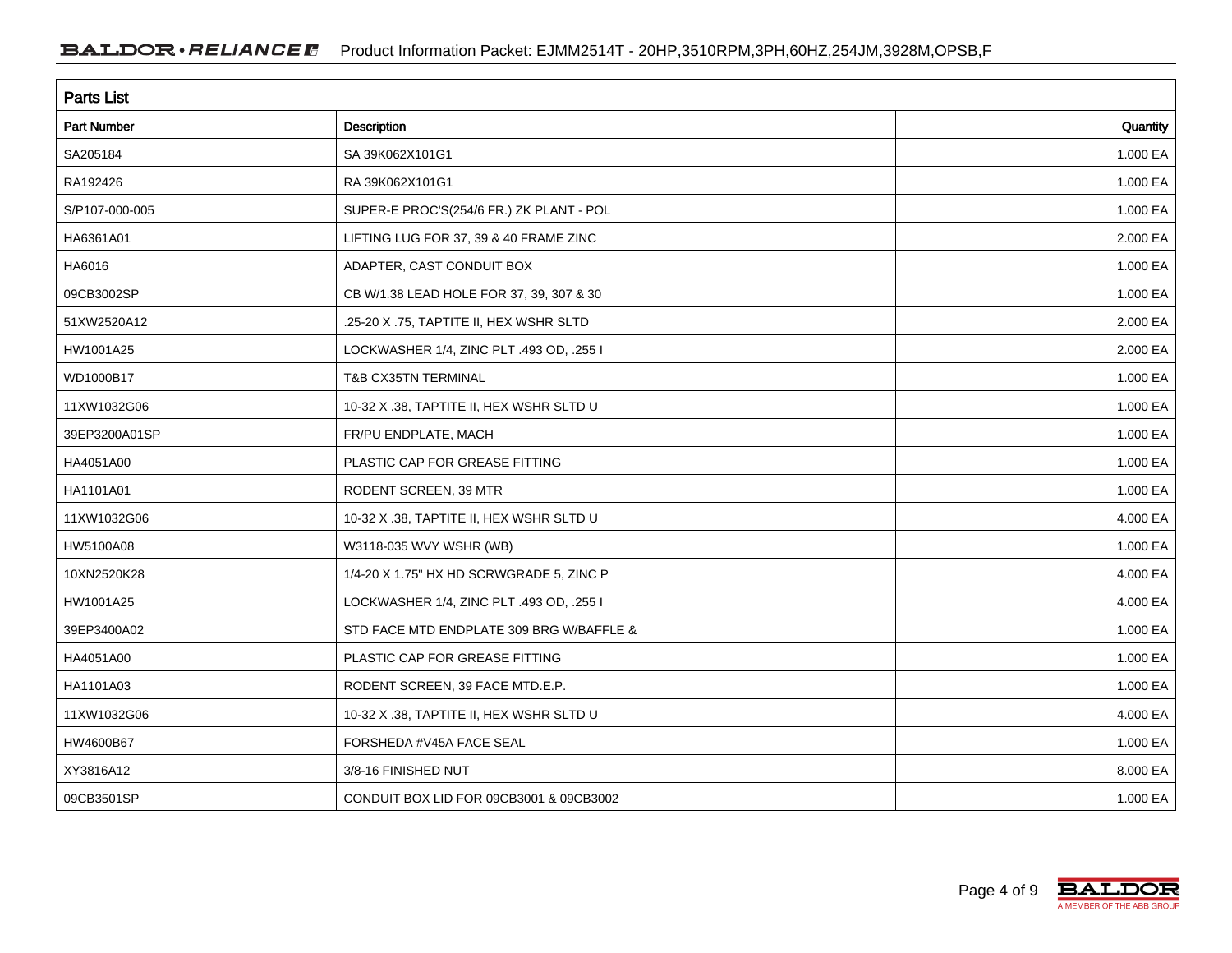| <b>Parts List (continued)</b> |                                          |          |  |  |  |  |
|-------------------------------|------------------------------------------|----------|--|--|--|--|
| <b>Part Number</b>            | <b>Description</b>                       | Quantity |  |  |  |  |
| 51XW2520A12                   | .25-20 X .75, TAPTITE II, HEX WSHR SLTD  | 2.000 EA |  |  |  |  |
| HW2501E18                     | KEY, 1/4 SQ X 2.000                      | 1.000 EA |  |  |  |  |
| LB1115N                       | LABEL, LIFTING DEVICE (ON ROLLS)         | 1.000 EA |  |  |  |  |
| HW4500A03                     | GREASE FITTING, .125 NPT 1610(ALEMITE) 8 | 1.000 EA |  |  |  |  |
| HW4500A20                     | 1/8NPT SL PIPE PLUG                      | 1.000 EA |  |  |  |  |
| MJ1000A75                     | GREASE, POLYREX EM EXXON (USe 4824-15A)  | 0.030 LB |  |  |  |  |
| HW4500A03                     | GREASE FITTING, .125 NPT 1610(ALEMITE) 8 | 1.000 EA |  |  |  |  |
| HW4500A20                     | 1/8NPT SL PIPE PLUG                      | 1.000 EA |  |  |  |  |
| MG1000Y03                     | MUNSELL 2.53Y 6.70/ 4.60, GLOSS 20,      | 0.050 GA |  |  |  |  |
| 85XU0407S04                   | 4X1/4 U DRIVE PIN STAINLESS              | 2.000 EA |  |  |  |  |
| 39AD2002C01                   | BAFFLE PLATE,"X" DIM=2.12 OPEN SLOT BAND | 1.000 EA |  |  |  |  |
| 39AD2002C01                   | BAFFLE PLATE,"X" DIM=2.12 OPEN SLOT BAND | 1.000 EA |  |  |  |  |
| HA3154A09                     | TB STUD 3/8-16 X 16.25                   | 4.000 EA |  |  |  |  |
| LB1119N                       | <b>WARNING LABEL</b>                     | 1.000 EA |  |  |  |  |
| LC0181                        | <b>CONNECTION LABEL</b>                  | 1.000 EA |  |  |  |  |
| <b>NP1259L</b>                | ALUM SUPER-E UL CSA-EEV CC NEMA PREMIUM  | 1.000 EA |  |  |  |  |
| 39PA1000                      | PACKAGING GROUP 39 PRINT                 | 1.000 EA |  |  |  |  |
| MN416A01                      | TAG-INSTAL-MAINT no wire (1200/bx) 11/14 | 1.000 EA |  |  |  |  |

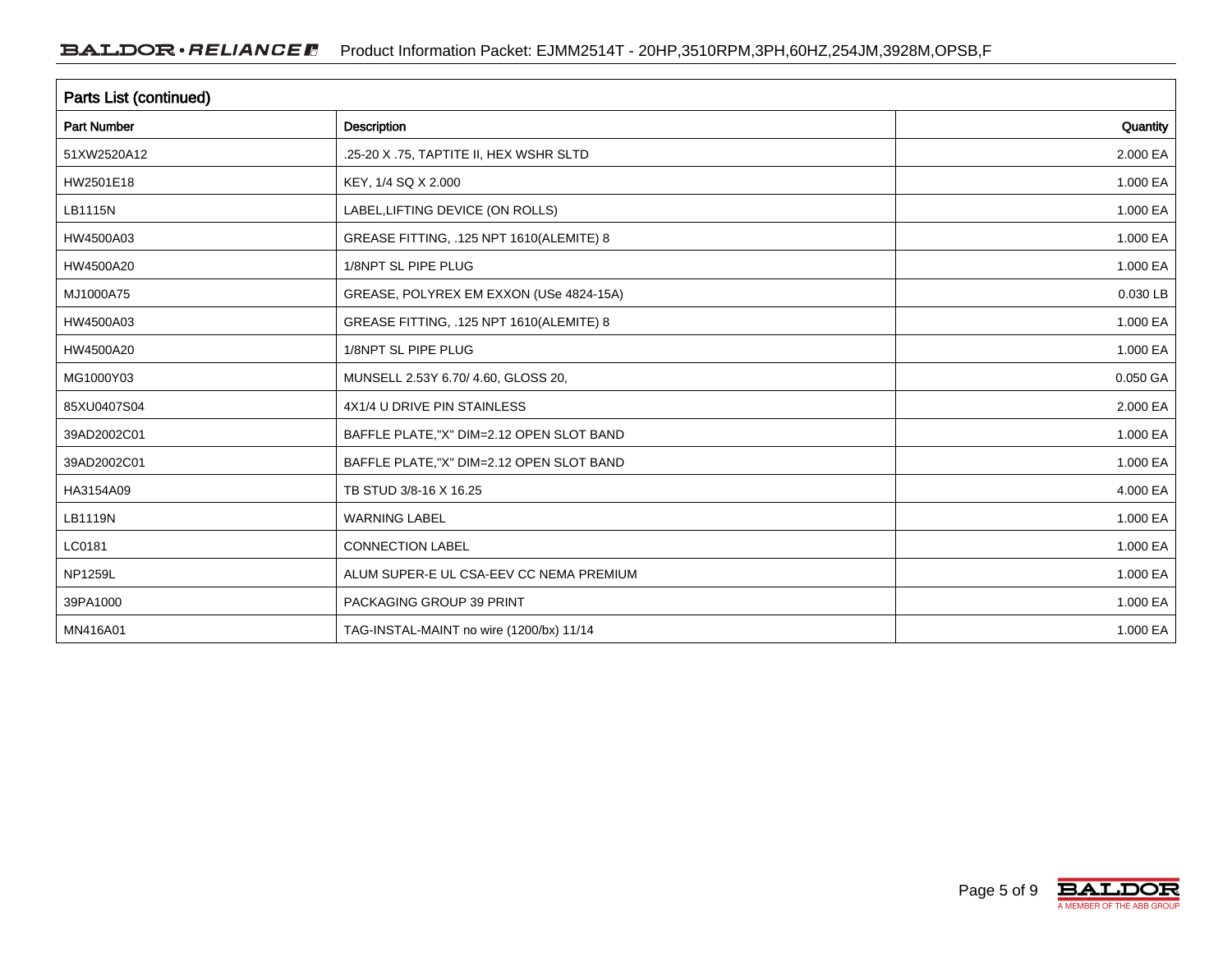#### **AC Induction Motor Performance Data**

Record # 13049 - Typical performance - not guaranteed values

| Winding: 39WGX101-R004  |                           |              | <b>Type: 3928M</b>                              | <b>Enclosure: OPSB</b>     |                |  |
|-------------------------|---------------------------|--------------|-------------------------------------------------|----------------------------|----------------|--|
| Nameplate Data          |                           |              | 460 V, 60 Hz:<br><b>High Voltage Connection</b> |                            |                |  |
| Rated Output (HP)<br>20 |                           |              |                                                 | <b>Full Load Torque</b>    | 29.6 LB-FT     |  |
| <b>Volts</b>            |                           | 230/460      |                                                 | <b>Start Configuration</b> | direct on line |  |
| <b>Full Load Amps</b>   |                           | 47/23.5      |                                                 | <b>Breakdown Torque</b>    | 111 LB-FT      |  |
| R.P.M.                  |                           | 3510         |                                                 | Pull-up Torque             | 36.1 LB-FT     |  |
| Hz                      | 3<br>60<br>Phase          |              | Locked-rotor Torque                             | 50.6 LB-FT                 |                |  |
| NEMA Design Code        | G<br>В<br><b>KVA Code</b> |              | <b>Starting Current</b>                         | 153 A                      |                |  |
| Service Factor (S.F.)   |                           | 1.15         |                                                 | No-load Current            | 8.61 A         |  |
| NEMA Nom. Eff.          |                           | Power Factor | 88                                              | Line-line Res. @ 25°C      | $0.512 \Omega$ |  |
| <b>Rating - Duty</b>    |                           | 40C AMB-CONT |                                                 | Temp. Rise @ Rated Load    | $44^{\circ}$ C |  |
| S.F. Amps               |                           |              |                                                 | Temp. Rise @ S.F. Load     | $54^{\circ}$ C |  |
|                         |                           |              |                                                 | Rotor inertia              | 0.715 LB-FT2   |  |

#### Load Characteristics 460 V, 60 Hz, 20 HP

| % of Rated Load | 25   | 50   | 75   | 100  | 125  | 150  | S.F.  |
|-----------------|------|------|------|------|------|------|-------|
| Power Factor    | 52   | 74   | 83   | 87   | 89   | 89   | 88    |
| Efficiency      | 84.7 | 90.1 | 91.2 | 91   | 90.1 | 89.1 | 90.5  |
| Speed           | 3581 | 3563 | 3544 | 3522 | 3496 | 3472 | 3506  |
| Line amperes    | 10.2 | 13.9 | 18.1 | 23.3 | 29.1 | 35   | 26.78 |

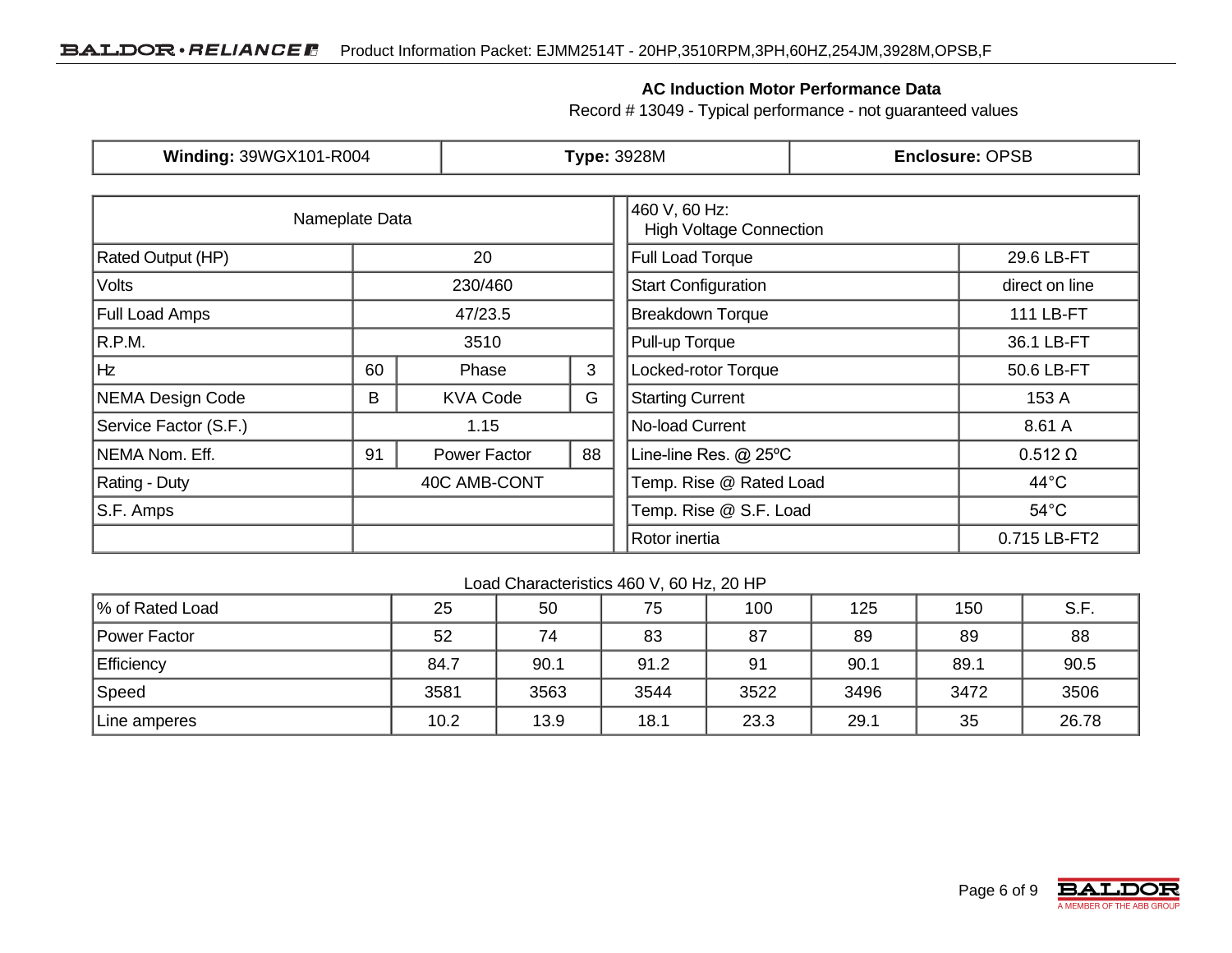

Performance Graph at 460V, 60Hz, 20.0HP Typical performance - Not guaranteed values

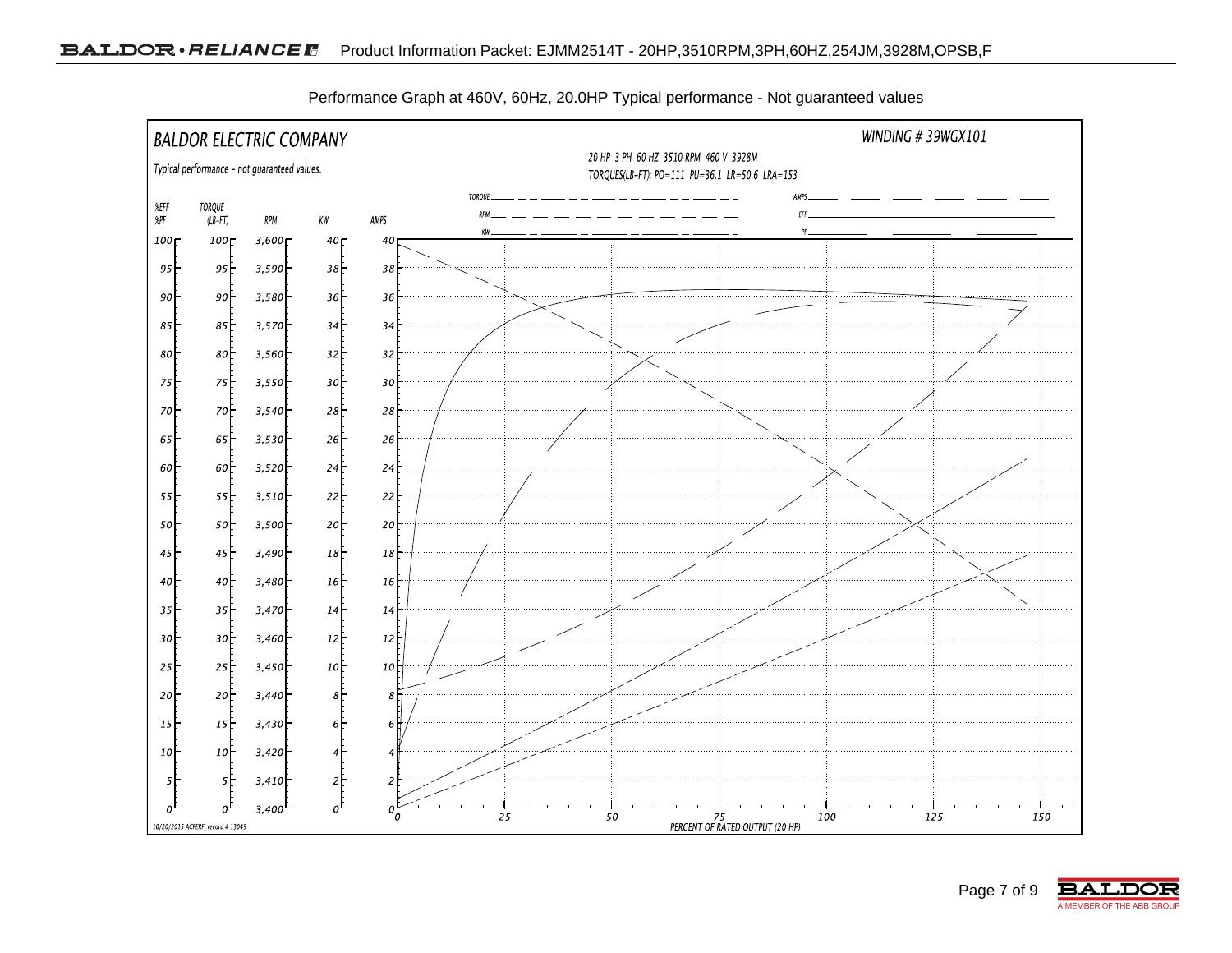